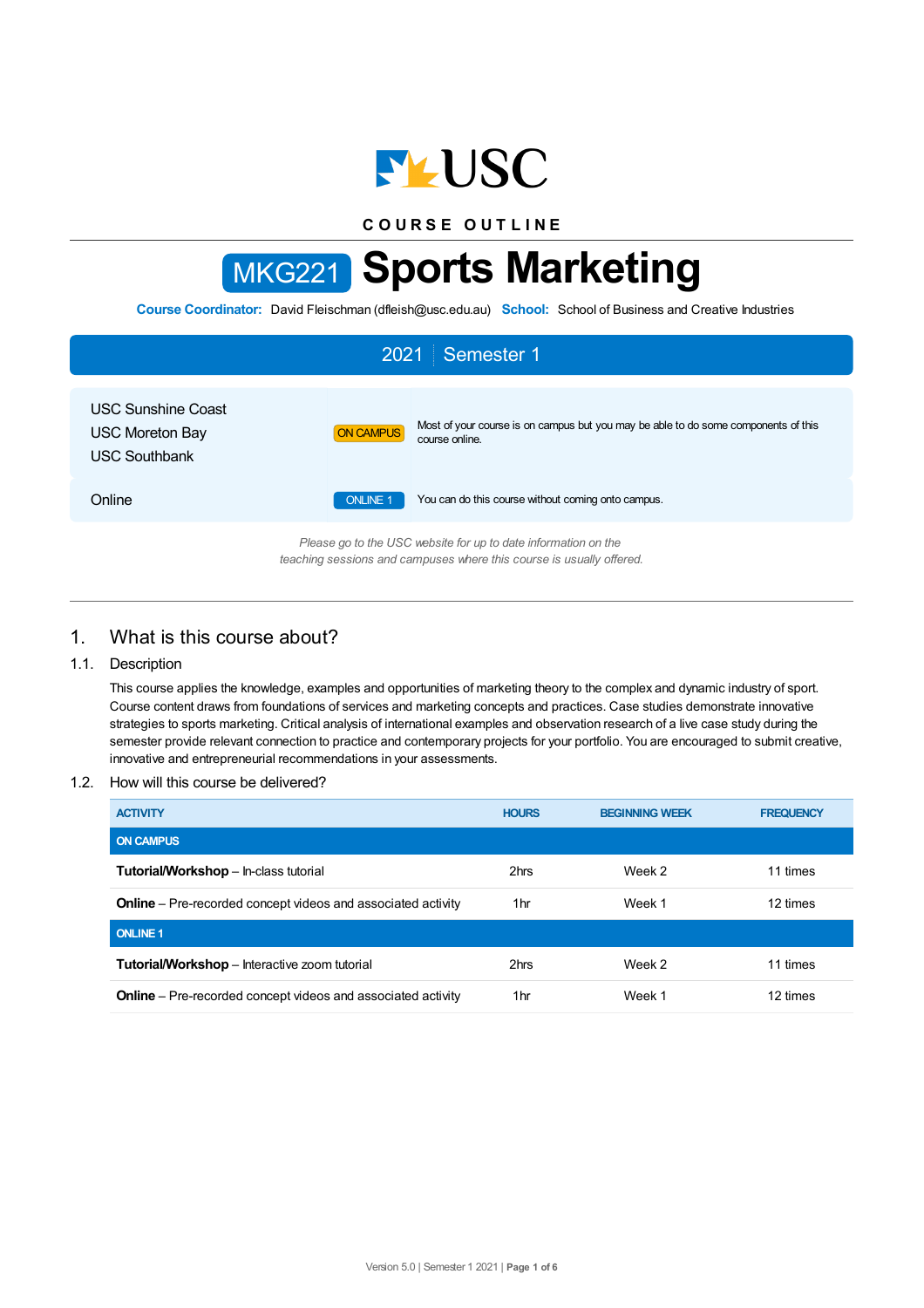## 1.3. Course Topics

| <b>Course Topics</b>                                        |
|-------------------------------------------------------------|
| 1. What Makes Sports Marketing Unique & Sport Markets       |
| 2. Sports CSR, Impact & Legacy                              |
| 3. Sports Consumer Strategy & Research                      |
| 4. Sport as a Product (Service, Experience)                 |
| 5. Sports Promo (Traditional - Adv, PS, SP, PR)             |
| 6. Sports Promo (Sponsorship & Licencing)                   |
| 7. Sports Promo (Digital Media)                             |
| 8. Task 2 Workshop - Creating a Podcast                     |
| 9. Sports Place/Distribution/Process                        |
| 10. Sports Pricing                                          |
| 11. Implementation/Evaluation/Measuring of Sports Marketing |
| 12. Task 3 Workshop – Report Writing and Presentation       |

# 2. What level is this course?

## 200 Level (Developing)

Building on and expanding the scope of introductory knowledge and skills, developing breadth or depth and applying knowledge and skills in a new context. May require pre-requisites where discipline specific introductory knowledge or skills is necessary. Normally, undertaken in the second or third full-time year of an undergraduate programs.

# 3. What is the unit value of this course?

12 units

# 4. How does this course contribute to my learning?

|                | <b>COURSE LEARNING OUTCOMES</b>                                                                                                    | <b>GRADUATE QUALITIES</b>                                                 |
|----------------|------------------------------------------------------------------------------------------------------------------------------------|---------------------------------------------------------------------------|
|                | On successful completion of this course, you should be able to                                                                     | Completing these tasks<br>successfully will contribute to<br>you becoming |
| -1             | Knowledge of analytical processes in a business context.                                                                           | Knowledgeable                                                             |
| $\mathbf{2}$   | Synthesise, critically evaluate and analyse, and apply discipline knowledge to contemporary sports<br>marketing events and issues. | Creative and critical thinker<br>Empowered<br>Ethical                     |
| 3              | Demonstrate reflective thinking for decision making in a business context.                                                         | Creative and critical thinker                                             |
|                | Discuss marketing implications and/or recommendations for improvement to contemporary sports<br>marketing events and issues        | Creative and critical thinker<br>Empowered<br>Sustainability-focussed     |
| 5 <sup>5</sup> | Demonstrate effective, professional and persuasive written, visual and oral communication skills<br>traditionally and digitally.   | Empowered                                                                 |

# 5. Am I eligible to enrol in this course?

Refer to the USC [Glossary](https://www.usc.edu.au/about/policies-and-procedures/glossary-of-terms-for-policy-and-procedures) of terms for definitions of "pre-requisites, co-requisites and anti-requisites".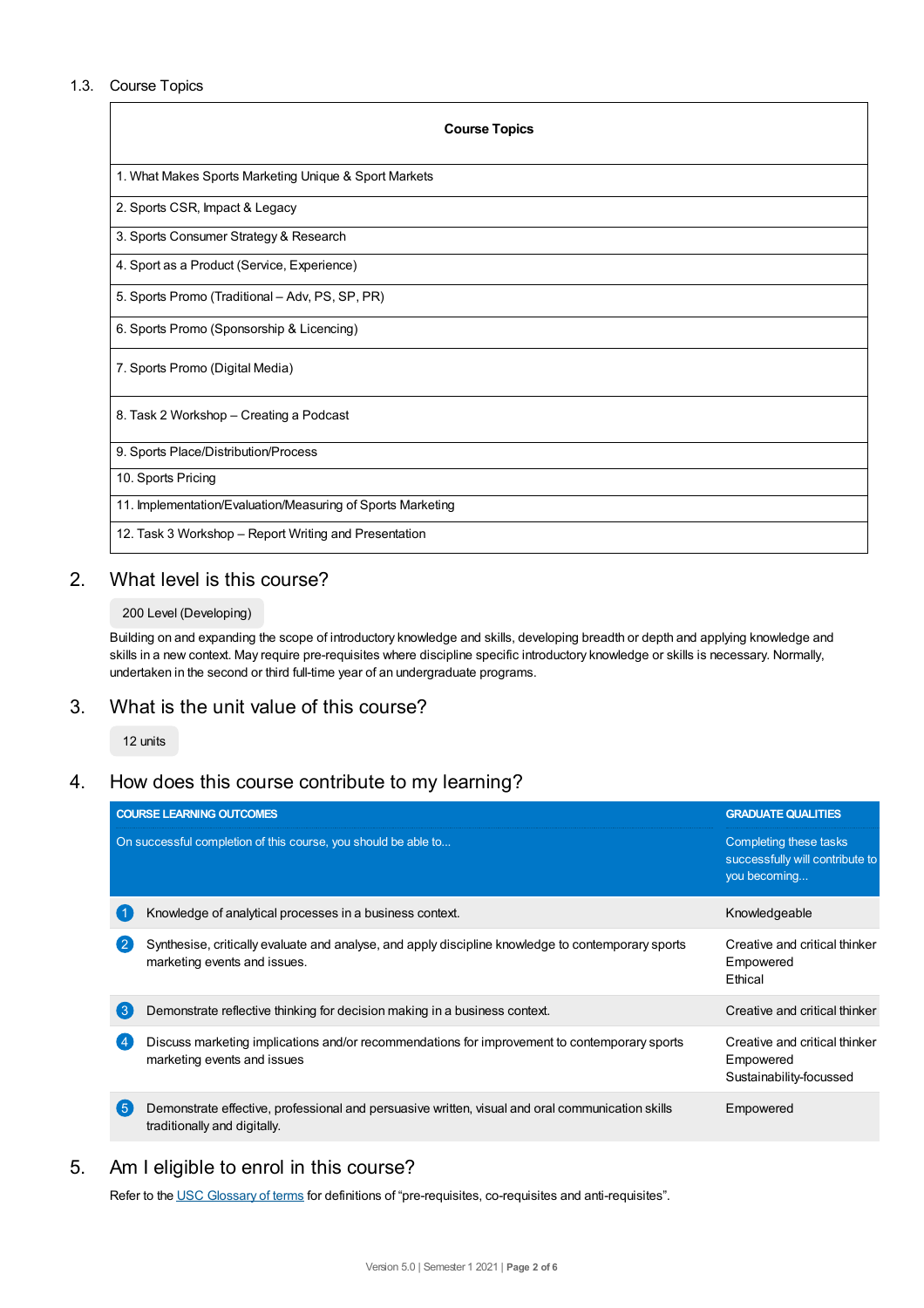## 5.1. Pre-requisites

BUS105

5.2. Co-requisites

Not applicable

5.3. Anti-requisites

Not applicable

## 5.4. Specific assumed prior knowledge and skills (where applicable)

This is an applied marketing course. You must have the foundations of marketing theory, so that you can apply the theory to sport marketing. You must also be able to produce quality written pieces and reports.

# 6. How am I going to be assessed?

6.1. Grading Scale

Standard Grading (GRD)

High Distinction (HD), Distinction (DN), Credit (CR), Pass (PS), Fail (FL).

## 6.2. Details of early feedback on progress

Formative feedback will be provided in the tutorials leading up to the first assessment task.

## 6.3. Assessment tasks

| <b>DELIVERY</b><br><b>MODE</b> | <b>TASK</b><br>NO. | <b>ASSESSMENT</b><br><b>PRODUCT</b> | <b>INDIVIDUAL</b><br><b>OR GROUP</b> | <b>WEIGHTING</b><br>$\%$ | <b>WHAT IS THE</b><br><b>DURATION /</b><br><b>LENGTH?</b> | <b>WHEN SHOULD I SUBMIT?</b> | <b>WHERE SHOULD I</b><br><b>SUBMIT IT?</b>                      |
|--------------------------------|--------------------|-------------------------------------|--------------------------------------|--------------------------|-----------------------------------------------------------|------------------------------|-----------------------------------------------------------------|
| All                            | 1                  | Plan                                | Individual                           | 20%                      | 10-15 PPT<br>slides                                       | Week 5                       | <b>Online Assignment</b><br>Submission with<br>plagiarism check |
| All                            | $\overline{2}$     | Artefact - Creative,<br>and Oral    | Individual or<br>Group               | 35%                      | 10 minutes                                                | Week 9                       | <b>Online Assignment</b><br>Submission with<br>plagiarism check |
| All                            | 3                  | Report                              | Individual                           | 45%                      | 2.500 words                                               | Week 12                      | <b>Online Assignment</b><br>Submission with<br>plagiarism check |

## **All - Assessment Task 1:** Sports Event Background and Plan Presentation

| <b>GOAL:</b>    | You are to demonstrate an understanding of a sports event background and relevant target market(s), along with associated<br>impacts of the sports event, to formulate a plan for sourcing and gathering relevant data in preparation for Task 3. |
|-----------------|---------------------------------------------------------------------------------------------------------------------------------------------------------------------------------------------------------------------------------------------------|
| <b>PRODUCT:</b> | Plan                                                                                                                                                                                                                                              |
| <b>FORMAT:</b>  | Individual assessment<br>Background information plus a research plan<br>Further details are provided in the assessment area in Blackboard                                                                                                         |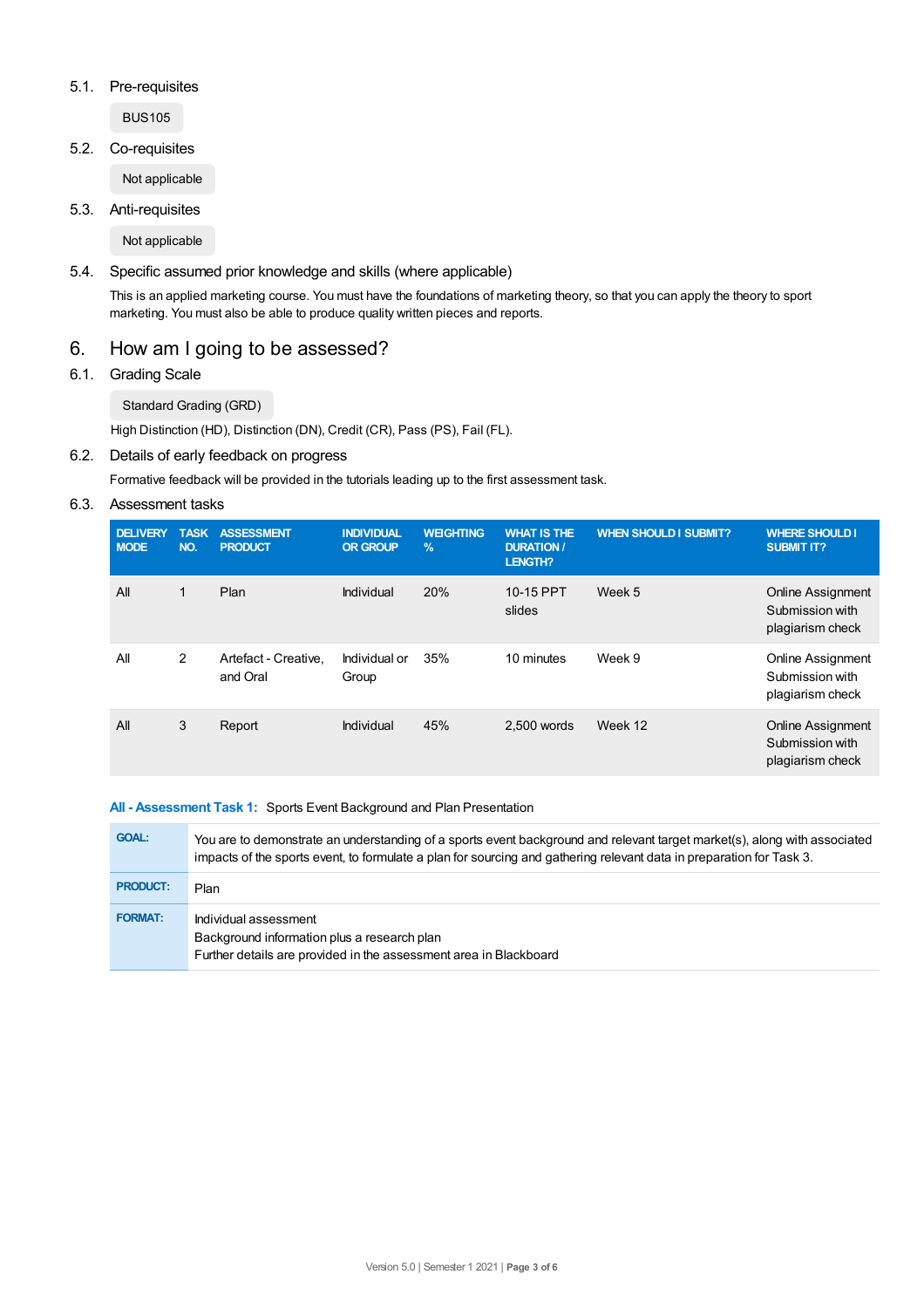| <b>CRITERIA:</b> | No. |                                                                                                                             | <b>Learning Outcome</b><br>assessed |
|------------------|-----|-----------------------------------------------------------------------------------------------------------------------------|-------------------------------------|
|                  | 1   | Discussion of sports event background and analysis of target market(s) using credible<br>sources                            | $\left( 2\right)$                   |
|                  | 2   | Identification of potential positive and negative sustainability impacts of the sports event using<br>credible sources      | (4)                                 |
|                  | 3   | Formulation of a plan outlining potential data sources and methods of collection for future event<br>evaluation             |                                     |
|                  | 4   | Presentation skills including organisation and flow, visual appeal of information, and written<br>communication proficiency | $\boxed{5}$                         |
|                  |     |                                                                                                                             |                                     |

## **All - Assessment Task 2:** Podcast

| You are to demonstrate currency of sports marketing issues by providing critical analysis and commentary supported with link<br>to marketing theory, concepts and associated implications. |                                                                                                                |                                     |  |  |
|--------------------------------------------------------------------------------------------------------------------------------------------------------------------------------------------|----------------------------------------------------------------------------------------------------------------|-------------------------------------|--|--|
| Artefact - Creative, and Oral                                                                                                                                                              |                                                                                                                |                                     |  |  |
| Completed as Individual or pairs of students.<br>Choose one of the provided topics to analyse and discuss. Further details are provided in the assessment area in<br>Blackboard.           |                                                                                                                |                                     |  |  |
| No.                                                                                                                                                                                        |                                                                                                                | <b>Learning Outcome</b><br>assessed |  |  |
|                                                                                                                                                                                            | Synthesis of the scope of the contemporary issue                                                               | (2)                                 |  |  |
| 2                                                                                                                                                                                          | Critical analysis of the contemporary issue using credible sources linked to marketing theory<br>and concepts  | 26                                  |  |  |
| 3                                                                                                                                                                                          | Discussion of future marketing implications, supported by credible sources, for practising<br>sports marketers | $\left 4\right $                    |  |  |
| 4                                                                                                                                                                                          | Engaging and proficient verbal communication skills                                                            | $\sqrt{5}$                          |  |  |
|                                                                                                                                                                                            |                                                                                                                |                                     |  |  |

## **All - Assessment Task 3:** Sports Event Report

| <b>GOAL:</b>     | You are to exhibit a deep understanding of sports marketing theory and practice through attendance of a sports event and<br>undertaking a critical marketing evaluation of that event. |                                                                                                                                                                                                                                                                |                                     |  |  |  |
|------------------|----------------------------------------------------------------------------------------------------------------------------------------------------------------------------------------|----------------------------------------------------------------------------------------------------------------------------------------------------------------------------------------------------------------------------------------------------------------|-------------------------------------|--|--|--|
| <b>PRODUCT:</b>  | Report                                                                                                                                                                                 |                                                                                                                                                                                                                                                                |                                     |  |  |  |
| <b>FORMAT:</b>   |                                                                                                                                                                                        | Individual assessment. A formal written report, as guided by your plan from Task 1, providing a critical marketing evaluation of<br>a sports event based on your attendance and observation. Further details are provided in the assessment area in Blackboard |                                     |  |  |  |
| <b>CRITERIA:</b> | No.                                                                                                                                                                                    |                                                                                                                                                                                                                                                                | <b>Learning Outcome</b><br>assessed |  |  |  |
|                  | 1                                                                                                                                                                                      | Application of the marketing mix to critically evaluate a sports event using a range of credible<br>sources                                                                                                                                                    | $\overline{2}$                      |  |  |  |
|                  | 2                                                                                                                                                                                      | Demonstrate knowledge of sustainability frameworks to analyse the impacts of a sporting<br>event using credible sources                                                                                                                                        | $\left( 2 \right)$                  |  |  |  |
|                  | 3                                                                                                                                                                                      | Utilise creativity to develop innovative marketing recommendations                                                                                                                                                                                             | $\left( 4\right)$                   |  |  |  |
|                  | 4                                                                                                                                                                                      | Proficiency and presentation of written communication                                                                                                                                                                                                          | 5                                   |  |  |  |
|                  |                                                                                                                                                                                        |                                                                                                                                                                                                                                                                |                                     |  |  |  |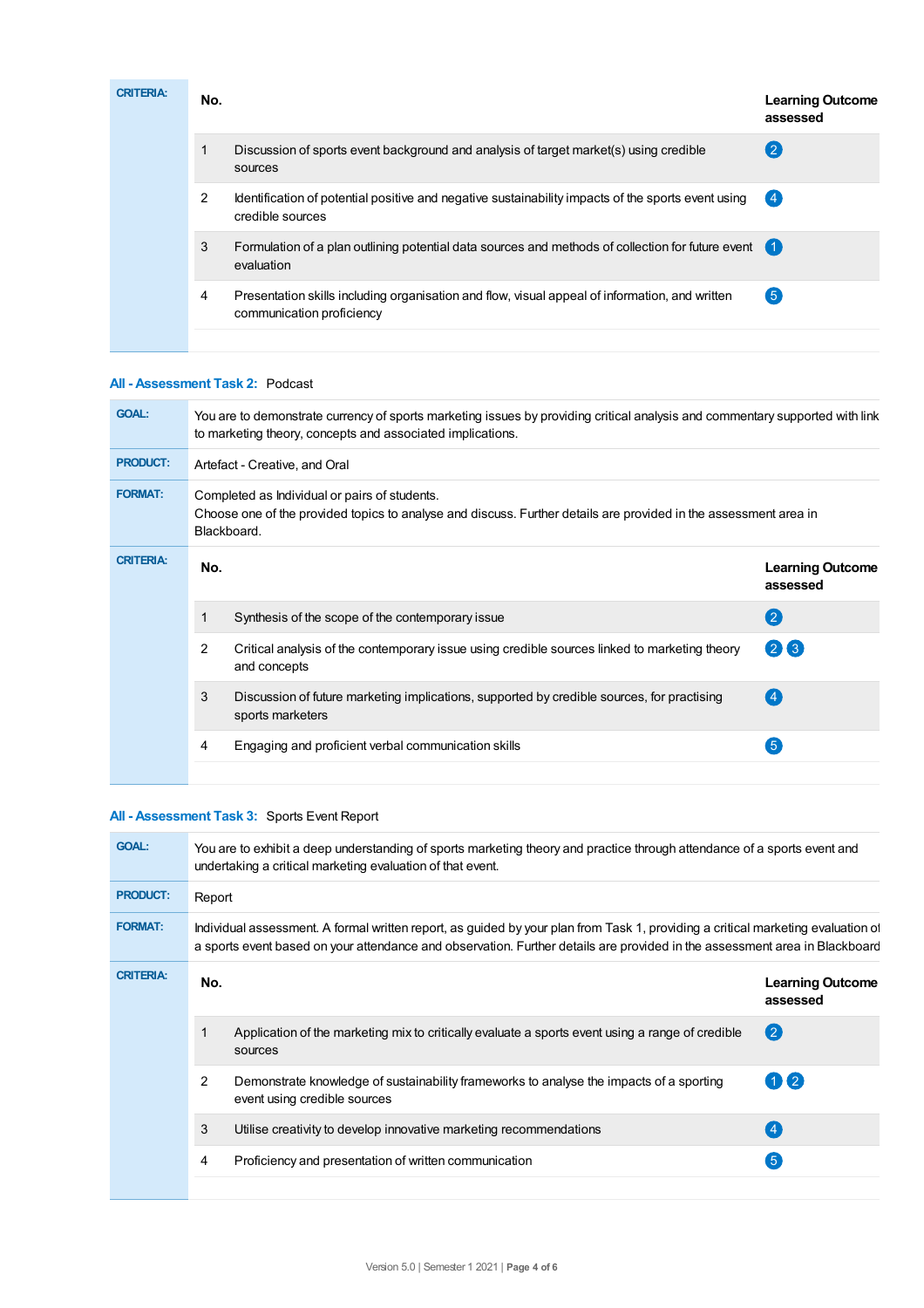# 7. Directed study hours

A 12-unit course will have total of 150 learning hours which will include directed study hours (including online if required), self-directed learning and completion of assessable tasks. Directed study hours may vary by location. Student workload is calculated at 12.5 learning hours per one unit.

# 8. What resources do I need to undertake this course?

Please note: Course information, including specific information of recommended readings, learning activities, resources, weekly readings, etc. are available on the course Blackboard site– Please log in as soon as possible.

## 8.1. Prescribed text(s) or course reader

Please note that you need to have regular access to the resource(s) listed below. Resources may be required or recommended.

| <b>REQUIRED?</b> | <b>AUTHOR</b>                                              | <b>YEAR</b> | <b>TITLE</b>                                                                 | <b>PUBLISHER</b> |
|------------------|------------------------------------------------------------|-------------|------------------------------------------------------------------------------|------------------|
| Required         | Aaron C. T. Smith, Bob<br>Stewart                          | 2015        | Introduction to Sport Marketing                                              | Routledge        |
| Recommended      | JD                                                         |             | Schwarz, EC and Hunter, 2018 Advanced Theory and Practice in Sport Marketing | Routledge        |
| Recommended      | Alan Seymour, Paul<br>Blakey                               | 2020        | Digital Sport Marketing                                                      | Routledge        |
| Recommended      | Shayne Quick, David<br>Shilbury, Daniel<br>Funk, Adam Karg | 2014        | <b>Strategic Sport Marketing</b>                                             | Allen & Unwin    |

## 8.2. Specific requirements

You are expected to fully participate in undertaking observation research of a live sport event during the semester. You must nominate and commit to attending a sport event at your own cost. Volunteering is not a requirement for passing the course, however, the experience will provide you with an opportunity to meet industry professionals and provide a greater understanding of the sport event industry and a point of difference for your CV.

## 9. How are risks managed in this course?

Health and safety risks for this course have been assessed as low. It is your responsibility to review course material, search online, discuss with lecturers and peers and understand the health and safety risks associated with your specific course of study and to familiarise yourself with the University's general health and safety principles by reviewing the online [induction](https://online.usc.edu.au/webapps/blackboard/content/listContentEditable.jsp?content_id=_632657_1&course_id=_14432_1) training for students, and following the instructions of the University staff.

# 10. What administrative information is relevant to this course?

## 10.1. Assessment: Academic Integrity

Academic integrity is the ethical standard of university participation. It ensures that students graduate as a result of proving they are competent in their discipline. This is integral in maintaining the value of academic qualifications. Each industry has expectations and standards of the skills and knowledge within that discipline and these are reflected in assessment.

Academic integrity means that you do not engage in any activity that is considered to be academic fraud; including plagiarism, collusion or outsourcing any part of any assessment item to any other person. You are expected to be honest and ethical by completing all work yourself and indicating in your work which ideas and information were developed by you and which were taken from others. You cannot provide your assessment work to others.You are also expected to provide evidence of wide and critical reading, usually by using appropriate academic references.

In order to minimise incidents of academic fraud, this course may require that some of its assessment tasks, when submitted to Blackboard, are electronically checked through SafeAssign. This software allows for text comparisons to be made between your submitted assessment item and all other work that SafeAssign has access to.

### 10.2. Assessment: Additional Requirements

Your eligibility for supplementary assessment in a course is dependent of the following conditions applying:

The final mark is in the percentage range 47% to 49.4% The course is graded using the Standard Grading scale You have not failed an assessment task in the course due to academic misconduct